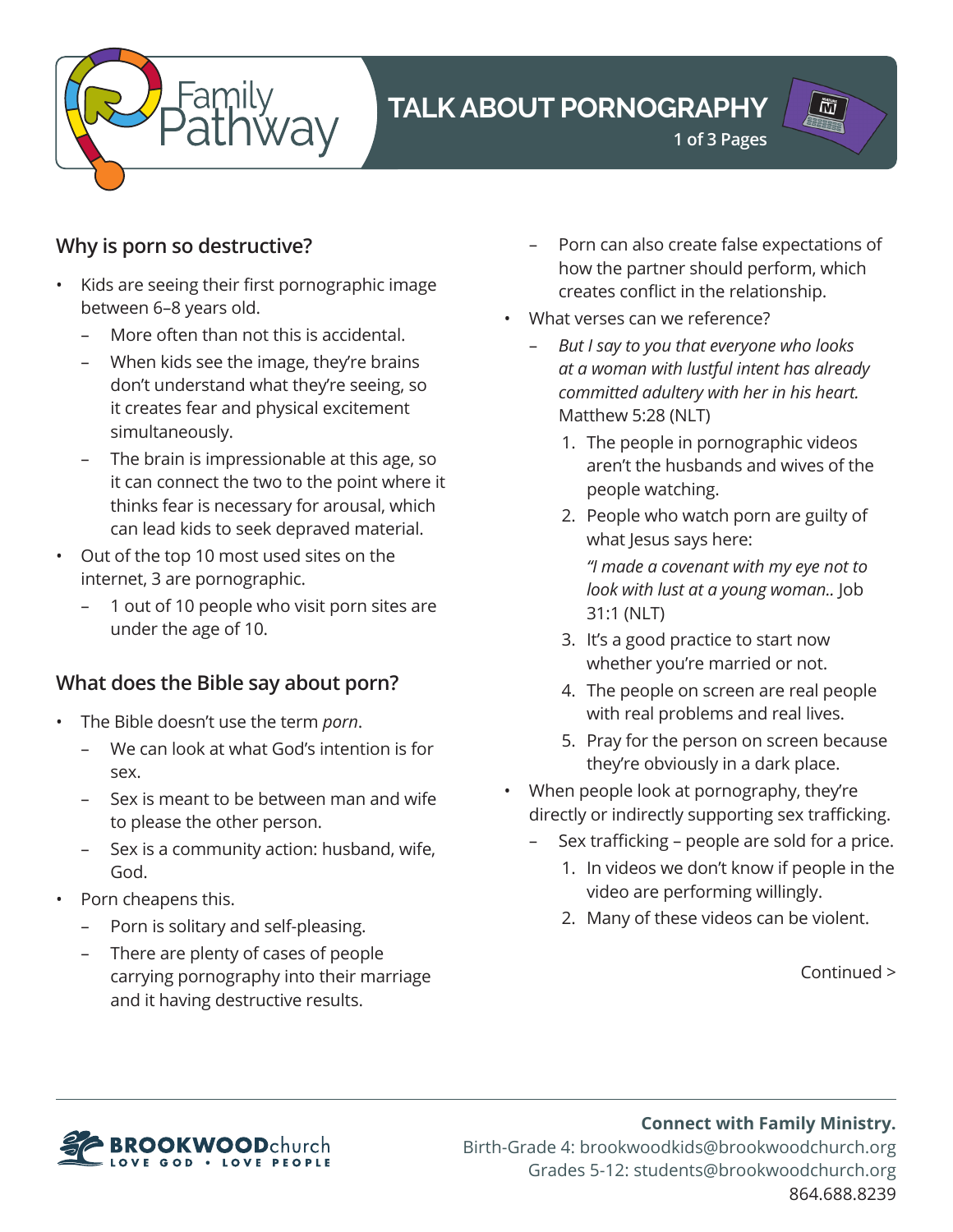

# **TALK ABOUT PORNOGRAPHY**

**2 of 3 Pages**

# ÖÏ

## **What do we do about pornography?**

- If you want to help your kid avoid pornography:
	- Have the conversation
		- 1. What have you seen?
		- 2. Talk with them at an age-appropriate level.
	- As a parent, break the ice.
		- 1. It's awkward, but it's better if you do it.
		- 2. Do it before someone else (or Google) does without you knowing.
	- If they have seen pornographic images, stay calm.
		- 1. If you freak out their walls will go up and they won't be open.
		- 2. Walk through what they've seen, why it's bad for them and why they should avoid seeing those again.
	- If they haven't seen anything yet:
		- 1. Tell them what kinds of things they should avoid. (Don't be too graphic, but don't be so vague that they won't understand.)
		- 2. Tell them what God wants for them.
- If you caught your kid looking at pornography:
	- If you freaked out:
		- 1. Apologize for freaking out.
		- 2. You need to be a safe place for them to talk.
		- 3. Pick up the conversation again and tell them calmly why watching it is inappropriate.
	- Ask them, *Why are you watching this content?*
		- 1. Watching pornography isn't the deeper issue.
		- 2. It's still wrong and needs to be corrected, but they're fulfilling a need in a destructive way.
		- 3. Get them to think about why they're doing what they're doing.
	- Find out if they're willing to change. This will help you know how extreme your steps need to be.
		- 1. Have preventative software in your home and on your devices. This helps, but if your kid doesn't want to change they'll probably get around it.
		- 2. You may have to take extreme steps:
			- No smart phone.
			- No computer.
			- If they have a computer for school, you sit with them while they use it.

Continued >



**Connect with Family Ministry.** Birth-Grade 4: brookwoodkids@brookwoodchurch.org Grades 5-12: students@brookwoodchurch.org 864.688.8239